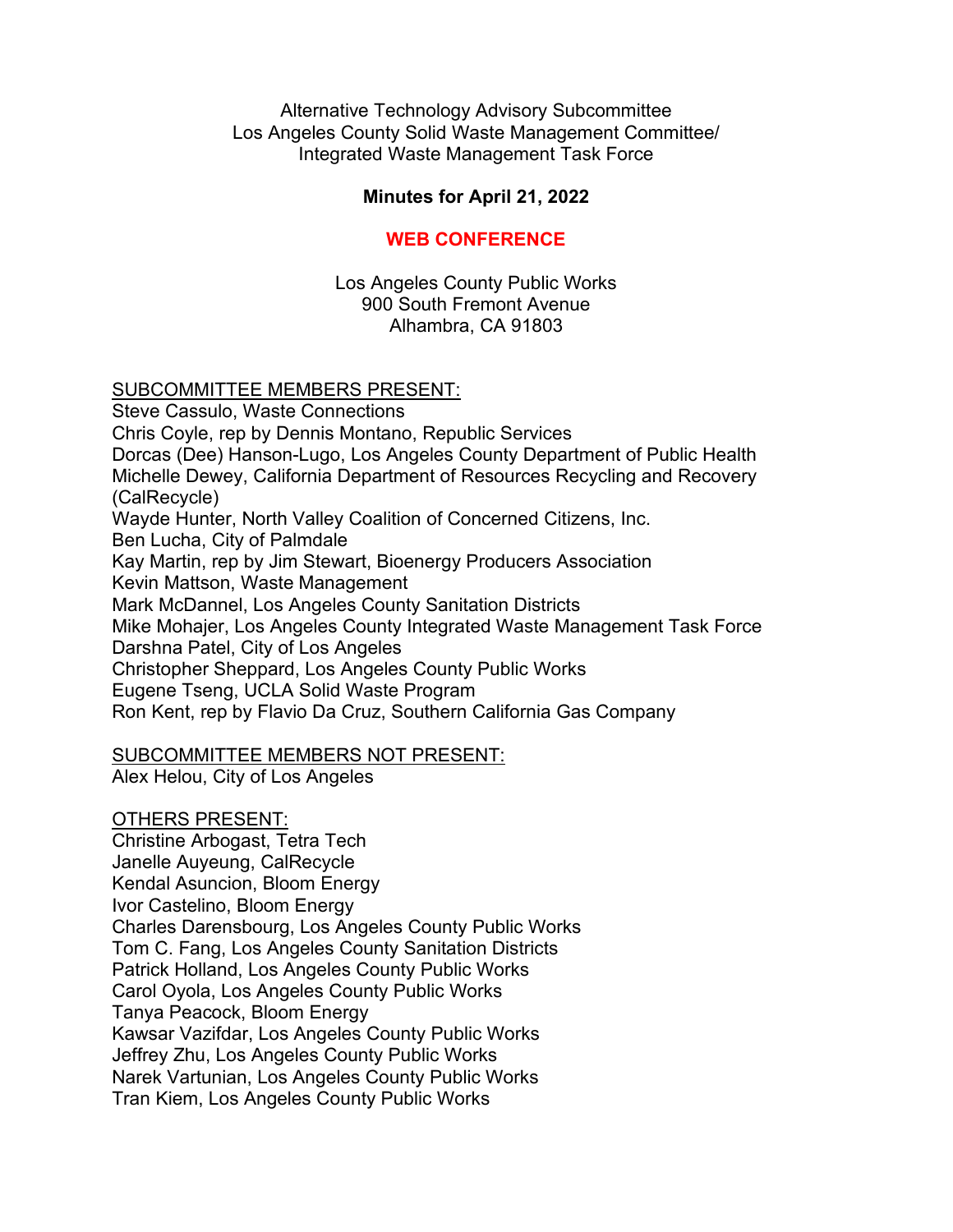Alternative Technology Advisory Subcommittee Meeting Minutes for April 21, 2022 Page 2 of 5

## **I. CALL TO ORDER**

Mr. Christopher Sheppard called the meeting to order at 10:01 a.m.

#### **II. APPROVAL OF MARCH 17, 2022 SUBCOMMITTEE MINUTES**

A motion to approve the minutes from the March 17, 2022 meeting was made by Mr. Mike Mohajer and seconded by Mr. Wayde Hunter. The motion passed unanimously.

#### **III. PRESENTATIONS – BLOOM ENERGY**

Ivor Castelino with **Bloom Energy (BE)** presented on their fuel cell technology that converts biogas into electricity. Each fuel cell can hold 25 watts of power and fuel cells are stacked together into a module with a minimum capacity of 250 kilowatts. Their fuel cell technology uses an electrochemical reaction to produce electricity with no combustion, with little to no emissions, and with no water during normal operation. BE currently has over 700 megawatts of fuel cell power generating systems deployed across 700 sites in four different countries.

BE's technology is able to integrate with wastewater treatment plants to eliminate local air pollutants from flaring or combusting wastewater digester biogas and generate forty percent more power from the biogas with compromising the technology of the wastewater treatment plant.

Mr. Mohajer asked if a refuse collection truck could go to BE's facility for processing. Mr. Castelino responded that BE uses digester biogas from existing facilities.

Mr. Wayde Hunter asked how BE would handle methane at a landfill. Mr. Castelino responded that landfill methane tends to have lower methane content than digester biogas, which means the systems would not operate at maximum efficiency. Mr. Hunter asked how contaminants are removed from landfill methane. Mr. Castelino responded that they have equipment which filters sulfur, siloxane, and other contaminants. Mr. Castelino added that the technology meets California emissions standards.

Mr. Eugene Tseng asked if BE has experience working with biogas from high solids dry fermentation digestion facilities or from wet digestion facilities that process food waste and green waste. Mr. Castelino responded that BE has analyzed those biogas compositions and did not have any concerns.

Mr. Sheppard asked if the level of effort to clean up dry fermentation biogas would be less than landfill gas. Mr. Castelino responded that it would because dry fermentation biogas contains fewer contaminants.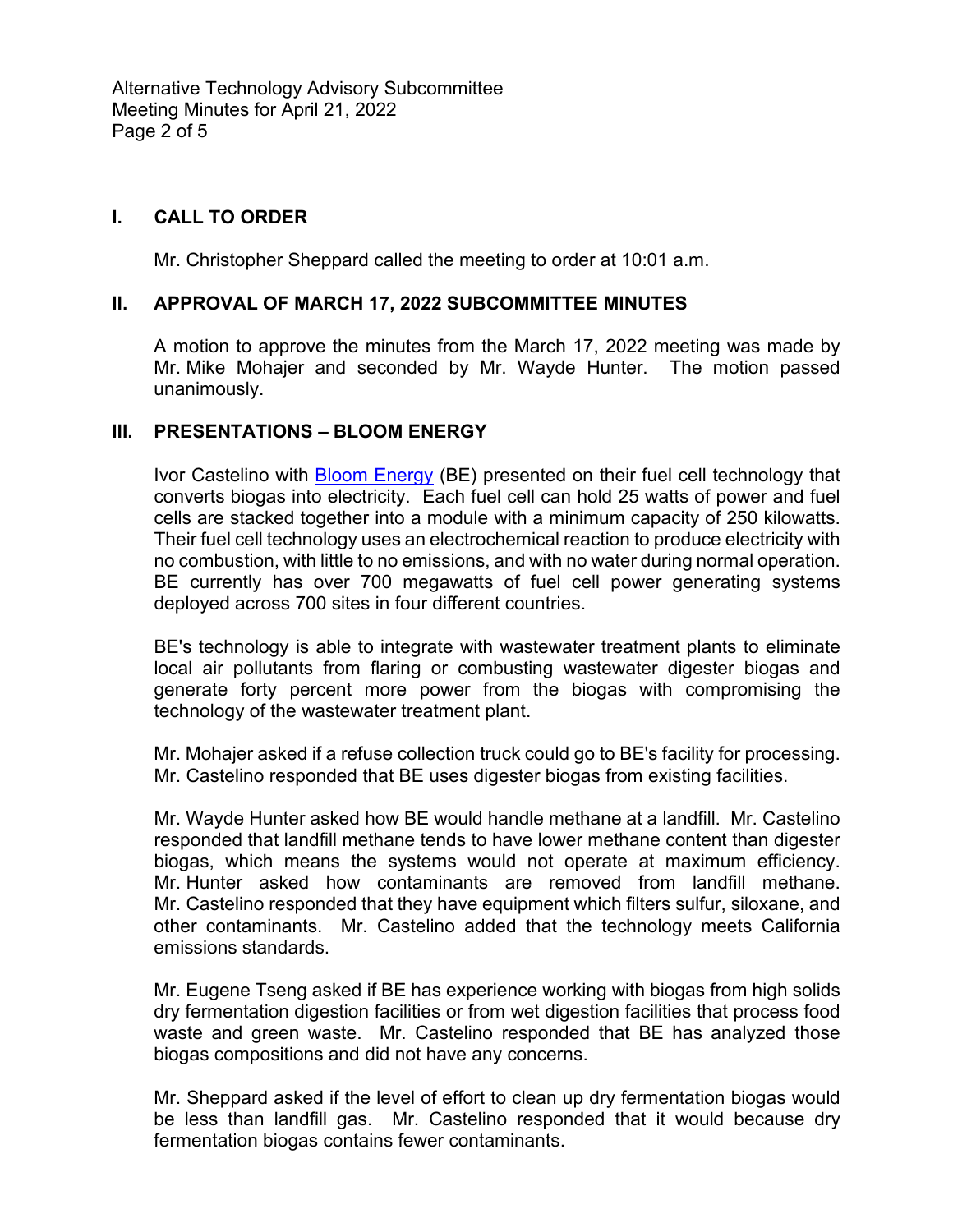Mr. Sheppard asked if there are any special cooling or heating needs for the fuel cells or if there are any other external power needs for the facility. Mr. Castelino responded that they do not need any special cooling or heating needs. He added that they need a gas connection from either the digester or the natural gas pipeline, a water line connection for system startups, and an electrical output connection.

Mr. Sheppard asked if they need wastewater discharge for instances when they cycle down a cell and have to discharge the water. Mr. Castelino responded they do not need wastewater discharge for the fuel cells, but they do need wastewater discharge for the biogas conditioning equipment.

Mr. Tom Fang asked if there is a minimum methane content needed for the gas blender or if the blender is optional. Mr. Castelino responded that if you do not need consistent electrical output then you do not need a gas blender.

Mr. Fang asked if more electricity is generated when heat is not being captured or if it is just wasted heat. Mr. Castelino responded it is just wasted heat and does not impact the electrical efficiency.

Mr. Sheppard asked if BE utilizes any state or federal incentives or financing that make their project more viable as a developer. Mr. Castelino responded that they only utilize the federal investment tax credit that is available to all alternative technologies.

Mr. Sheppard asked if the power supplied from fuel cells qualifies for Renewable Portfolio Standard credit. Ms. Tanya Peacock with BE responded that it qualifies only if the biogas is generated in California. She added that California now has a renewable gas standard that establishes biomethane procurement targets for gas utilities and directs them to prioritize biomethane procurement from facilities that use non-combustion technologies such as fuel cells.

## **IV. UPDATE ON CONVERSION TECHNOLOGY PROJECT DEVELOPMENT**

Ms. Arbogast stated that Tetra Tech has been:

- Continuing to evaluate potential sites for organic waste processing facilities at closed landfill sites.
- Supporting Public Works with Senate Bill 1383 (SB 1383) planning efforts.

Mr. Sheppard mentioned that Public Works is working to release the Request for Proposals for the Calabasas Anaerobic Digestion Facility.

Mr. Mark McDannel mentioned that the Sanitation Districts entered into a contract with Clean Energy Fuels to design and build an expansion to their biogas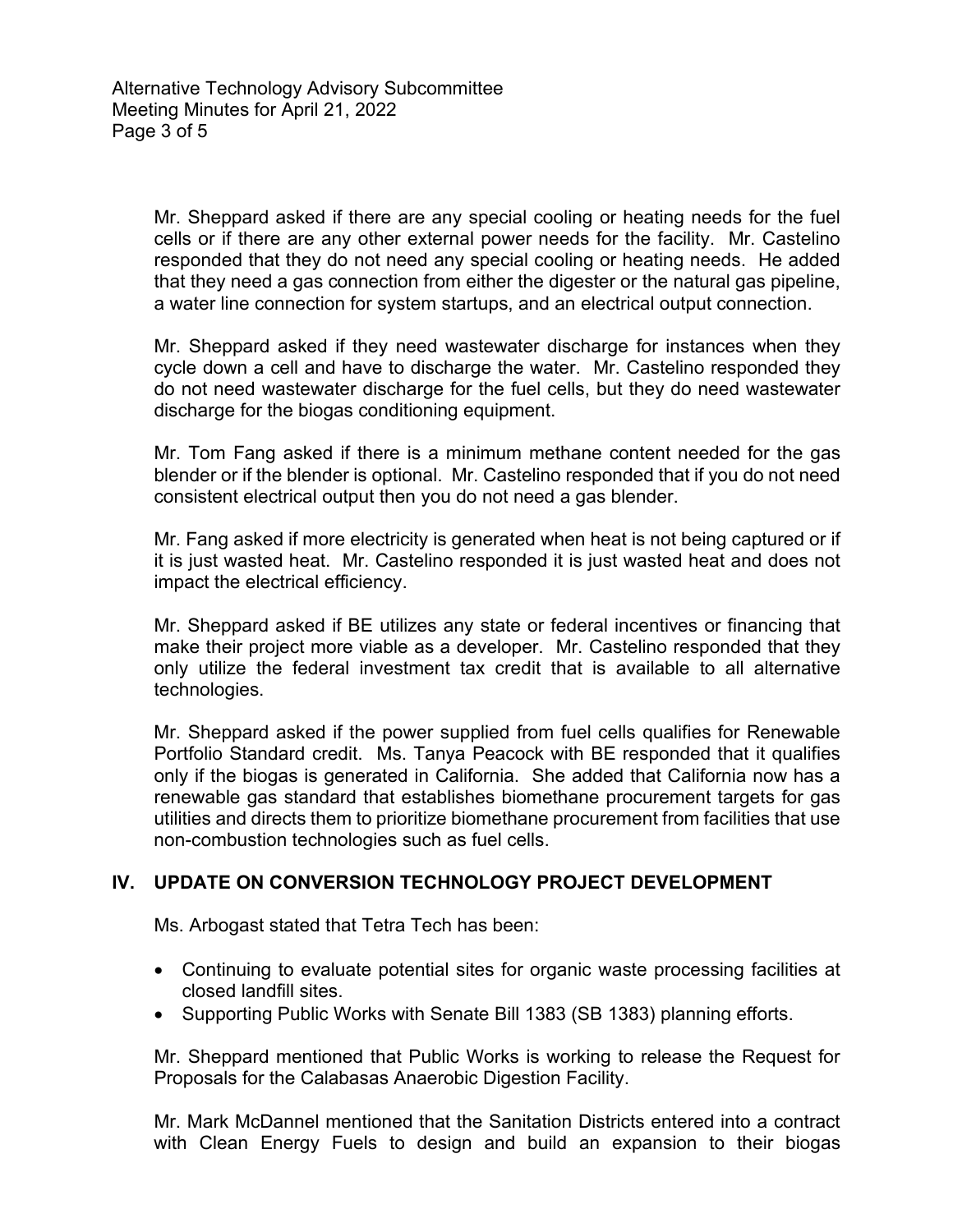conditioning system in Carson. They are currently in the design phase and expect to begin construction next year.

Mr. McDannel also mentioned that the Sanitation District entered into a series of contracts for their Calabasas Landfill Gas-to-Energy Facility. Mr. Sheppard asked if the fueling station will use gas from the food waste or wastewater. Mr. McDannel responded that at the treatment plant, food waste increases the gas overall and that it is not the physical food waste gas but adding the gas into the total flow from the treatment plant.

## **V. UPDATE ON CONVERSION TECHNOLOGY POLICY AND LEGLISLATION**

Ms. Kawsar Vazifdar provided the following update:

- At their April 19, 2022 meeting, CalRecycle stated that they anticipate approving the SB 1383 local assistance grant program awards later this month. The firstround payments will be processed as soon as possible and checks will be distributed in early May 2022. For jurisdictions that did not qualify for the first round of payments, the second round of payments will tentatively be distributed in the fall. Final approval of second round payments is contingent on CalRecycle verifying that jurisdictions submitted and adopted an ordinance or similarly enforceable mechanism by June 14, 2022. Jurisdictions are advised not to incur any costs until they receive notification from their CalRecycle grant manager.
- CalRecycle also mentioned that they posted a notice of funds available for their new co-digestion grant program. The program offers \$20 million in grants to help build and expand food waste co-digestion projects at existing wastewater treatment facilities. Applications for this grant program are due May 19, 2022.

Mr. Ben Lucha asked about the status of Assembly Bill 1857 (AB 1857). Mr. Sheppard responded that the bill moved from the Assembly Committee on Natural Resources to the Appropriations Committee. The bill was opposed by the Rural County Representatives of California and received in-between responses from Waste Management and the Bioenergy Association of California seeking more clarity. The current AB 1857 language requires additional review and approval by CalRecycle prior to the development of any new transformation, engineered municipal solid waste, or disposal facilities. Mr. Sheppard also mentioned that there will be additional discussion at the Task Force meeting during the Legislative Update. Mr. Mohajer commented that the analysis of AB 1857, prepared by a former CalRecycle legislative analyst, indicated no opposition to the bill.